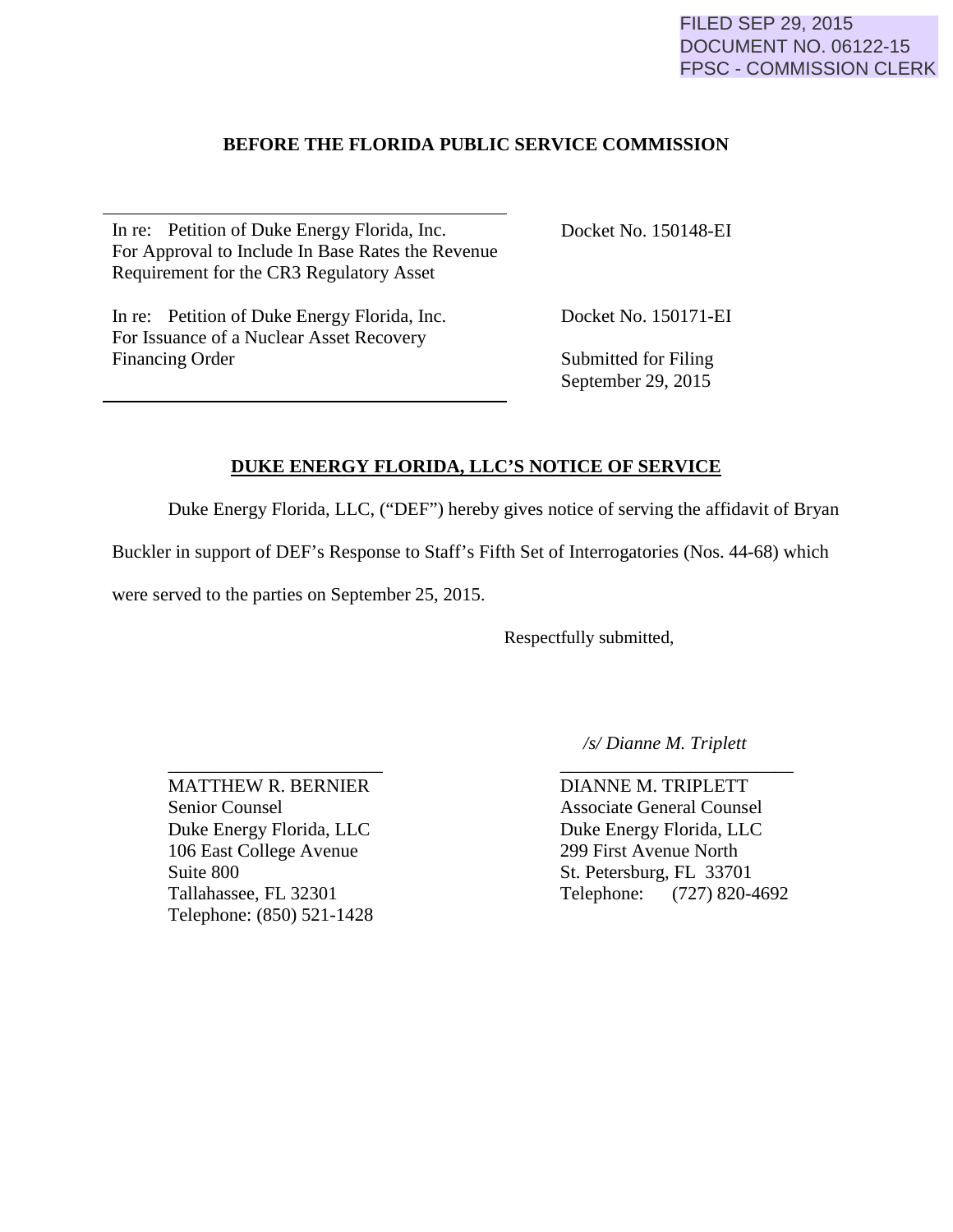# **CERTIFICATE OF SERVICE**

I HEREBY CERTIFY that a true and correct copy of the foregoing has been furnished via electronic mail to the following this  $29<sup>th</sup>$  day of September, 2015.

# */s/ Dianne M. Triplett*

<u> 1990 - Johann Barbara, martin a</u>

| Attorney                                                                                                                                                                                                                                                                                                                                        |                                                                                                                                                                                                                                                                             |
|-------------------------------------------------------------------------------------------------------------------------------------------------------------------------------------------------------------------------------------------------------------------------------------------------------------------------------------------------|-----------------------------------------------------------------------------------------------------------------------------------------------------------------------------------------------------------------------------------------------------------------------------|
| Rosanne Gervasi<br>Keino Young<br>Kelley Corbari<br>Leslie Ames<br>Theresa Tan<br>Office of the General Counsel<br>Florida Public Service Commission<br>2540 Shumard Oak Blvd.<br>Tallahassee, FL 32399-0850<br>kyoung@psc.state.fl.us<br>kcorbari@psc.state.fl.us<br>lames@psc.state.fl.us<br>ltan@psc.state.fl.us<br>rgervasi@psc.state.fl.us | <b>Charles Rehwinkel</b><br>J. R. Kelly<br>Office of Public Counsel<br>c/o The Florida Legislature<br>111 West Madison Street, Room 812<br>Tallahassee, Florida 32399-1400<br>kelly.jr@leg.state.fl.us<br>rehwinkel.charles@leg.state.fl.us<br>woods.monica@leg.state.fl.us |
| Florida Industrial Power Users Group<br>c/o Moyle Law Firm, P.A.<br>Jon C. Moyle, Jr.<br>Karen A. Putnal<br>118 North Gadsden Street<br>Tallahassee, Florida 32301<br>jmoyle@moylelaw.com<br>kputnal@moylelaw.com                                                                                                                               | <b>PSC Phosphate – White Springs</b><br>$c/\sigma$ James W. Brew<br>Owen J. Kopon<br>Stone Mattheis Xenopoulos & Brew, PC<br>1025 Thomas Jefferson Street, NW<br>Eighth Floor, West Tower<br>Washington, DC 20007-5201<br>jbrew@smxblaw.com<br>ojk@smxblaw.com              |
| Joseph Fichera<br>Saber Partners, LLC<br>44 Wall Street<br>New York, NY 10005<br>jfichera@saberpartners.com                                                                                                                                                                                                                                     | Dean E. Criddle<br>Orrick, Herrington & Sutcliffe<br>405 Howard Street, #11<br>San Francisco, CA 94105<br>dcriddle@orrick.com                                                                                                                                               |
| Robert Scheffel Wright<br>John T. LaVia, III<br>Gardner, Bist, Bush, Dee, LaVia & Wright, P.A.<br>1300 Thomaswood Drive<br>Tallahassee, FL 32308<br>schef@gbwlegal.com<br>jlavia@gbwlegal.com                                                                                                                                                   |                                                                                                                                                                                                                                                                             |